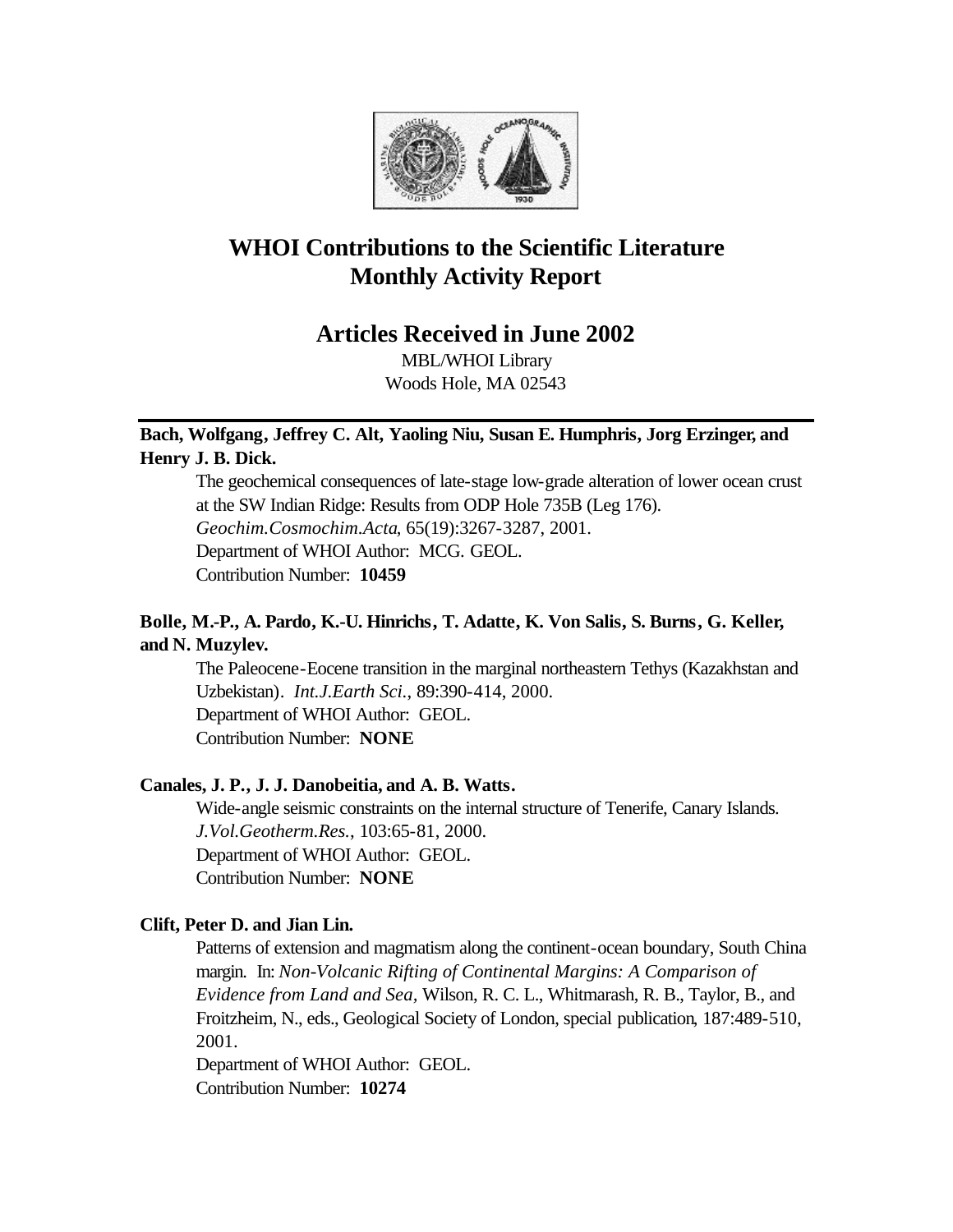## **Deese, Heather E., Larry J. Pratt, and Karl R. Helfrich.**

A laboratory model of exchange and mixing between western boundary layers and subbasin recirculation gyres. *J.Phys.Oceanogr.*, 32:1870-1889, 2002. Department of WHOI Author: PO. Contribution Number: **10450**

## **Detrick, Robert S.**

Portrait of a magma chamber. *Nature*, 406:578-579, 2000. Department of WHOI Author: GEOL. Contribution Number: **NONE**

### **Evans, B., J. Renner, and G. Hirth.**

A few remarks on the kinetics of static grain growth in rocks. *Int.J.Earth Sci.*, 90:88-103, 2001. Department of WHOI Author: GEOL. Contribution Number: **NONE**

### **Feldmann, R. M., K. L. Bice, C. E. Schweitzer-Hopkins, and E. W. Salva.**

Decapod crustaceans from the Eocene Castle Hayne Limestone, North Carolina: Paleoceanographic implications: Memoir 48. *J.Paleontol.*, 72:28 pp., 1998. Department of WHOI Author: GEOL. Contribution Number: **NONE**

## **Gaetani, Glenn A. and Bruce E. Watson.**

Modeling the major-element evolution of olivine-hosted melt inclusions. *Chem.Geol.*, 183:25-41, 2002. Department of WHOI Author: GEOL. Contribution Number: **NONE**

### **Garrido, Carlos J., Peter B. Kelemen, and Greg Hirth.**

Variation of cooling rate with depth in lower crust formed at an oceanic spreading ridge: Plagioclase crystal size distributions in gabbros from the Oman ophiolite. *Geochem.Geophys.Geosys.*, http://gcubed.org/gc2001/2000GC000136/article2000GC000136.pdf, 2001. Department of WHOI Author: GEOL. Contribution Number: **NONE**

# **Gordon, Arnold L., Claudia F. Giulivi, Craig M. Lee, Heather Hunt Furey, Amy Bower, and Lynne Talley.**

Japan/East Sea intrathermocline eddies. *J.Phys.Oceanogr.*, 32:1960-1974, 2002. Department of WHOI Author: PO. Contribution Number: **NONE**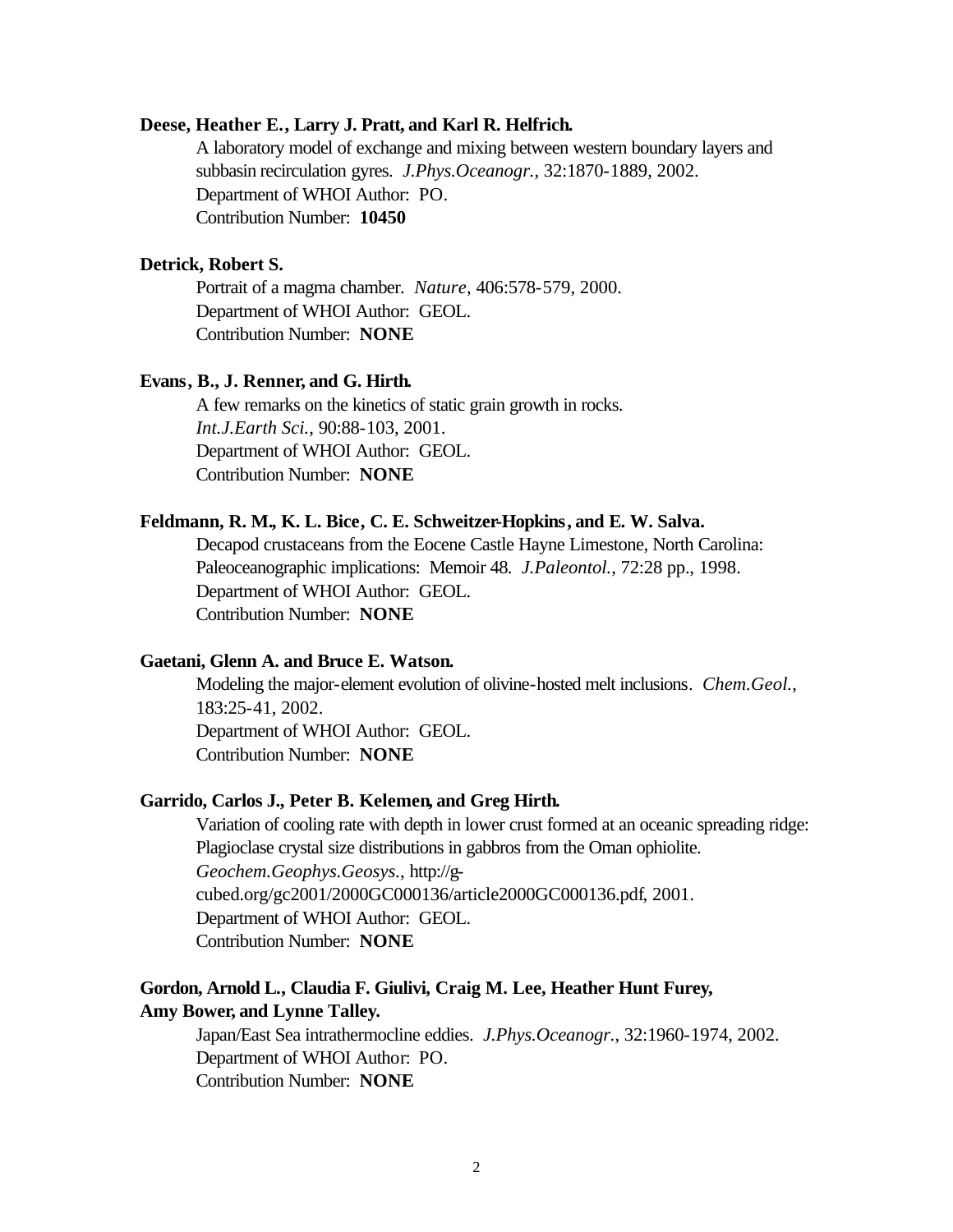### **Hahn, Mark E.**

Biomarkers and bioassays for detecting dioxin-like compounds in the marine environment. *Sci.Total Environ.*, 289:49-69, 2002. Department of WHOI Author: BIO. Contribution Number: **9752**

# **Hayes, John M.**

Fractionation of the isotopes of carbon and hydrogen in biosynthetic processes. In: *Stable Isotope Geochemistry, Reviews in Mineralogy and Geochemistry,* John W. Valley and David R. Cole, eds., Mineralogical Society of America, 43:225-278, also available at nosams.whoi.edu/jmh/, 2001. Department of WHOI Author: GEOL. Contribution Number: **NONE**

# **Hinrichs, K.-U., Richard D. Pancost, Roger E. Summons, G. Dennis Sprott, Sean P. Sylva, Jaap S. Sinninghe Damste, and John M. Hayes.**

Mass spectra of sn-2-hydrozyarchaeol, a polar lipid biomarker for anaerobic methanotrophy. *Geochem.Geophys.Geosys.*, 1: 26 May 2000, Paper no.: 2000GC000042, http://gcubed.org/gc2000/2000GC000042/article2000GC000042.pdf, 2000. Department of WHOI Author: GEOL. Contribution Number: **NONE**

## **Hinrichs, K.-U., R. R. Schneider, P. J. Muller, and J. Rullkotter.**

A biomarker perspective on paleoproductivity variations in two Late Quaternary sediment sections from the Southeast Atlantic Ocean. *Org.Geochem.*, 30:341-366, 1999.

Department of WHOI Author: GEOL. Contribution Number: **NONE**

### **Hinrichs, Kai-Uwe, Geoffrey Eglinton, Michael H. Engel, and Roger E. Summons.**

Exploiting the multivariate isotopic nature of organic compounds. *Geochem.Geophys.Geosys.*, 2:2 July 2002, Paper no.: 2001GC000142, http://gcubed.org/gc2001/2001GC000142/article2001GC000142.pdf, 2001. Department of WHOI Author: GEOL. Contribution Number: **NONE**

# **Holbrook, W. Steven, H. C. Larsen, J. Korenaga, T. Dahl-Jensen, I. D. Reid, P. B. Kelemen, J. R. Hopper, G. M. Kent, D. Lizarralde, S. Bernstein, and R. S. Detrick.**

Mantle thermal structure and active upwelling during continental breakup in the North Atlantic. *Earth Planet.Sci.Lett.*, 190:251-266, 2001. Department of WHOI Author: GEOL. Contribution Number: **NONE**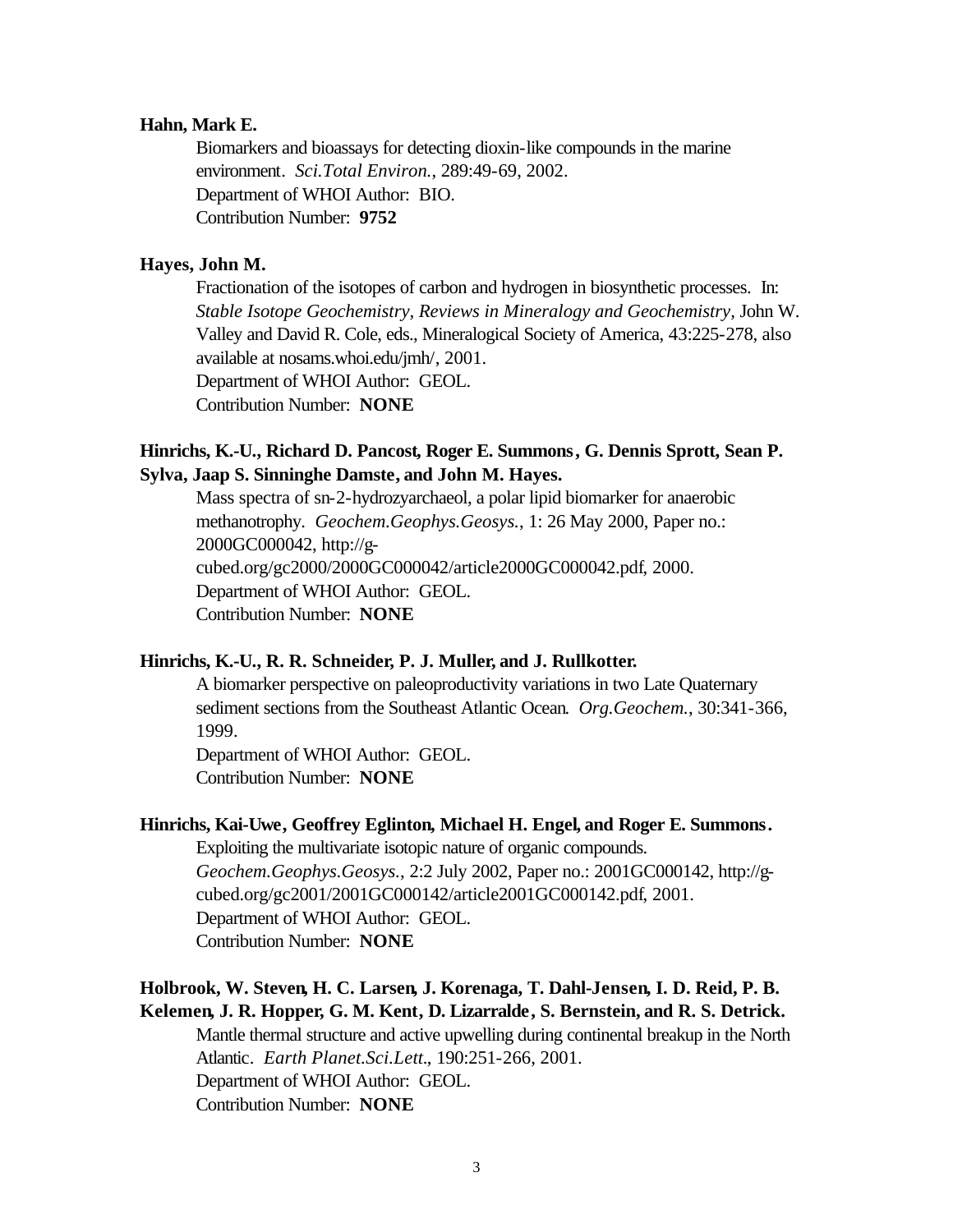### **Hotinski, R., K. Bice, L. Kump, R. Najjar, and M. Arthur.**

Ocean stagnation and end-Permian anoxia. *Geol.*, 29:7-10, 2001. Department of WHOI Author: GEOL. Contribution Number: **NONE**

# **Irish, J. D., A. E. Hay, P. Traykovski, A. Newhall, R. Craig, and W. M. Paul.**

On attaching acoustic imaging instrumentation to the LEO-15 observatory for sediment transport and bottom boundary layer studies. *IEEE Ocean Engr.*, 27(2):254-266, 2002. Department of WHOI Author: AOPE. Contribution Number: **10534**

### **Jaffe, Lillie A., Bernhard Peucker-Ehrenbrink, and Steven T. Petsch.**

Mobility of rhenium, platinum group elements and organic carbon during black shale weathering. *Earth Planet.Sci.Lett.*, 198:339-353, 2002. Department of WHOI Author: MCG. Contribution Number: **10539**

# **Jahnke, Linda L., Wolfgang Eder, Robert Huber, Janet M. Hope , Kai-Uwe Hinrichs, John M. Hayes, David J. Des Marais, Sherry L. Cady, and**

# **Roger S. Summons.**

Signature lipids and stable carbon isotope analyses of Octopus Spring hyperthermophilic communities compared with those of Aquificales representatives. *Appl.Envrion.Microbiol.*, 67(11):5179-5189, 2001. Department of WHOI Author: GEOL. Contribution Number: **NONE**

## **Kelemen, Peter B., Michael Braun, and Greg Hirth.**

Spatial distribution of melt conduits in the mantle beneath oceanic spreading ridges: Observations from the Ingalls and Oman ophiolites. *Geochem.Geophys.Geosys.*, http://g-cubed.org/gc2000/1999GC000012/article1999GC000012.pdf, 2000. Department of WHOI Author: GEOL. Contribution Number: **NONE**

### **Koga, Kenneth T., Peter B. Kelemen, and Nobumichi Shimizu.**

Petrogenesis of the crust-mantle transition zone and the origin of lower crustal wehrlite in the Oman ophiolite. *Geochem.Geophys.Geosys.*, 2:http://gcubed.org/gc2001/2000GC000132/article2000GC000132.pdf, 2001. Department of WHOI Author: GEOL. Contribution Number: **NONE**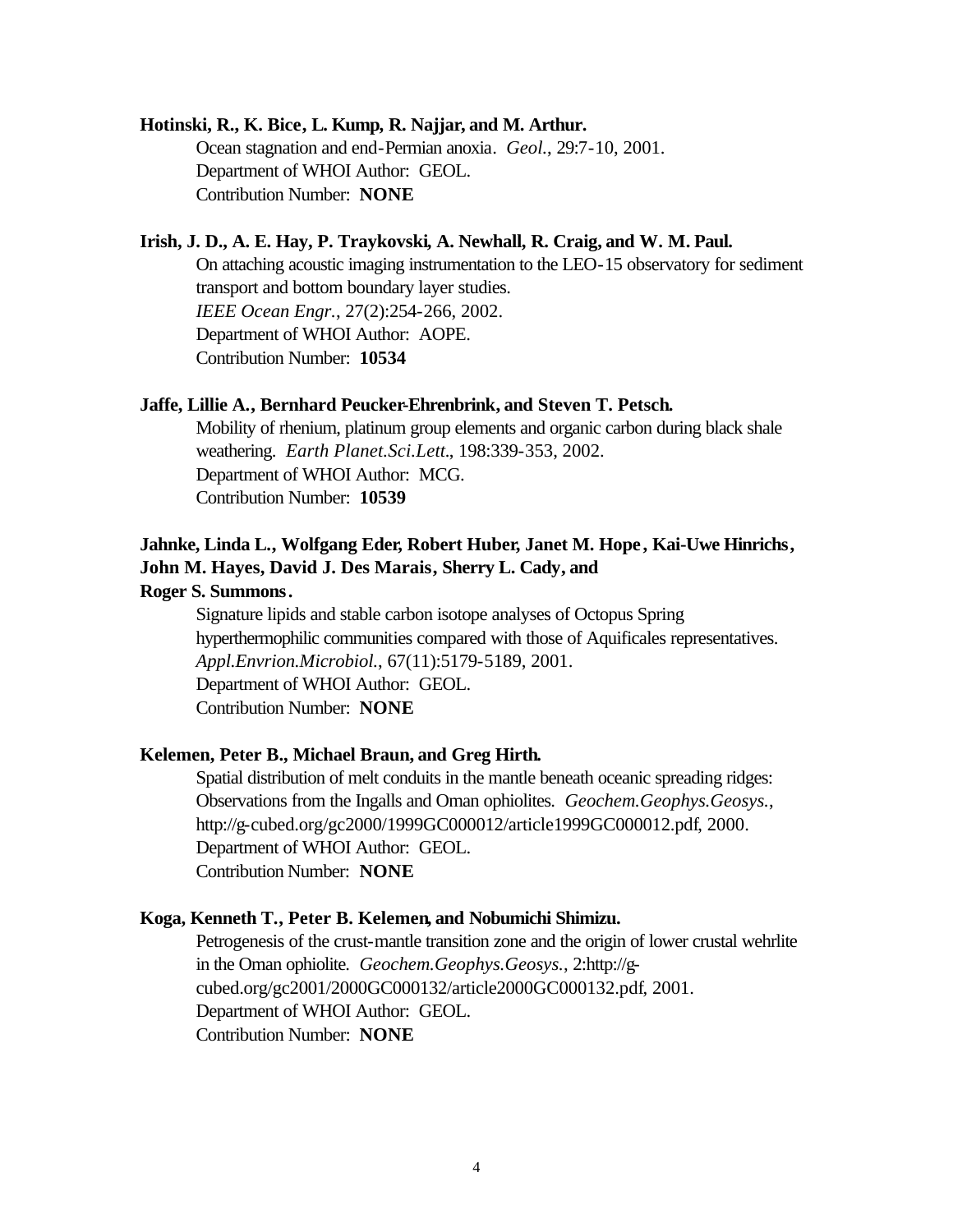## **McNichol, A. P., A. J. T. Jull, and G. S. Burr.**

Converting AMS data to radiocarbon values: Considerations and conventions. *Radiocarbon*, 43(2A):313-320, 2001. Department of WHOI Author: GEOL. Contribution Number: **10578**

# **Mix, A. C., E. Bard, G. Eglinton, L. D. Keigwin, A. C. Ravelo, and Y. Rosenthal.**

Alkenones and multiproxy strategies in paleoceanographic studies. *Geochem.Geophys.Geosys.*, 1:http//146.201.254.53/publicationsfinal/articles/2000GC000056/fs2000GC000056.ht ml, 2000. Department of WHOI Author: GEOL. Contribution Number: **NONE**

# **Orphan, V. J., K.-U. Hinrichs, W. Ussler III, C. K. Paull, L. T. Taylor, S. P. Sylva, J. M. Hayes, and E. F. Delong.**

Comparative analysis of methane-oxidizing archaea and sulfate-reducing bacteria in anoxic marine sediments. *Appl.Environ.Microbiol.*, 67(4):1922-1934, 2001. Department of WHOI Author: GEOL. Contribution Number: **NONE**

# **Ravizza, G., R. N. Norris, and J. Blusztajn.**

An osmium isotope excursion associated with the late Paleocene thermal maximum: Evidence of intensified chemical weathering. *Paleoceanog.*, 16(2):155-163, 2001. Department of WHOI Author: Contribution Number: **NONE**

## **Ravizza, G., J. Blusztajn, and H. M. Prichard.**

Re-Os systematics and platinum-group element distribution in metalliferous sediments from the Troodos ophiolite. *Earth Planet.Sci.Lett.*, 188:369-381, 2001. Department of WHOI Author: GEOL. Contribution Number: **NONE**

# **Reddy, Christopher M., Nicholas J. Drenzek, Timothy I. Eglinton, Linnea J. Heraty, Neil C. Sturchio, and Vernon J. Shiner.**

Stable chlorine intramolecular kinetic isotope effects from the abiotic dehydrochlorination of DDT. *Environ.Sci.Pollut.Res.*, 9(3):183-186, 2002. Department of WHOI Author: MCG. Contribution Number: **10432**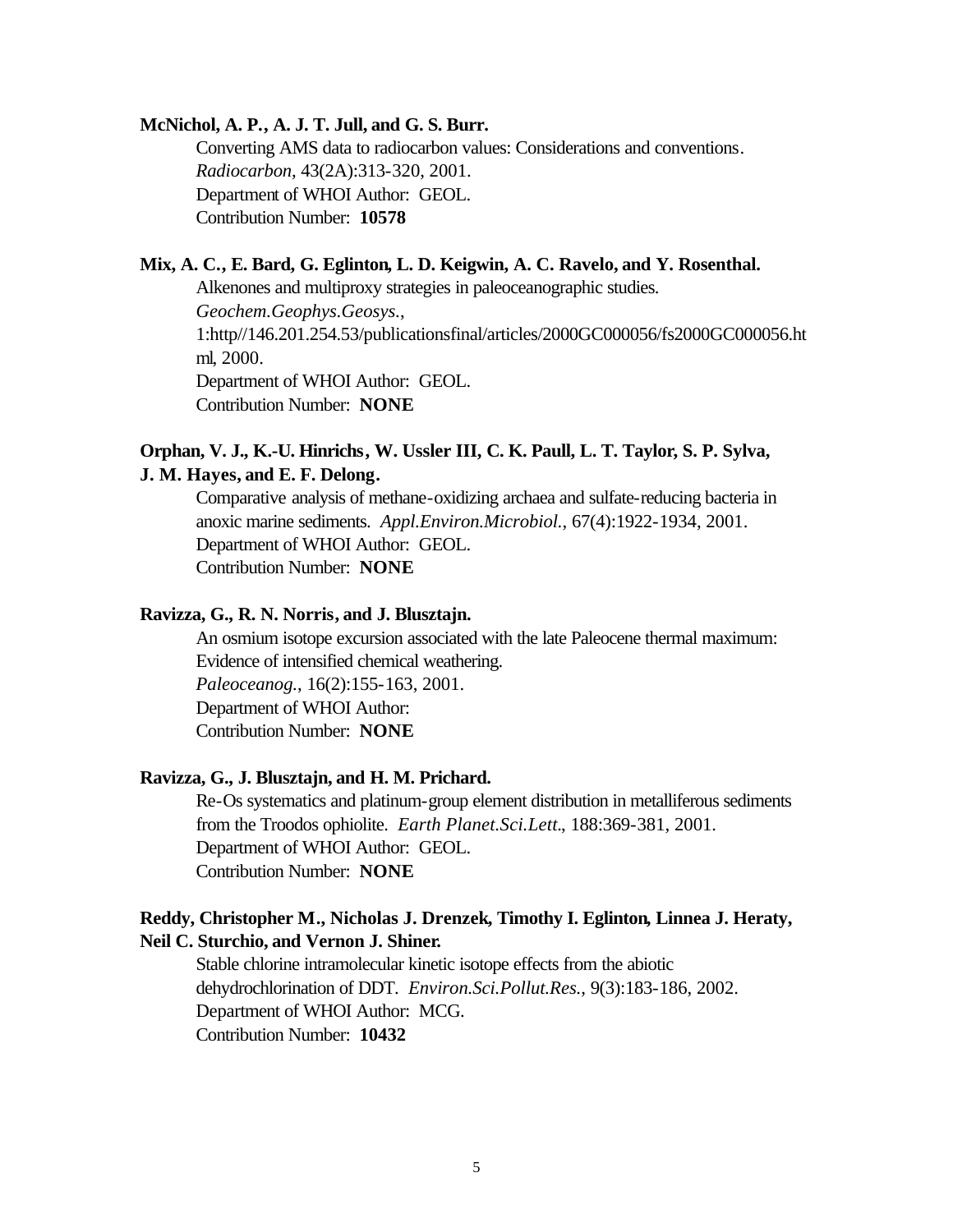## **Renner, Jorg, Brian Evans, and Greg Hirth.**

Grain growth and inclusion formation in partially molten carbonate rocks. *Contrib.Mineral.Petrol.*, 142:501-514, 2002. Department of WHOI Author: GEOL. Contribution Number: **NONE**

## **Rioux, Maggie.**

President's corner. In: *NASIG Newsletter*, 17(2):1-3, 20, 2002. Department of WHOI Author: ADMIN. Contribution Number: **NONE**

### **Shaw, Denis M., Sam Epstein, and John M. Hayes.**

Memorial to Henry G. Thode, 1910-1997. *Memorials, GSA*, 31:11-15, 2000. Department of WHOI Author: GEOL. Contribution Number: **NONE**

# **Smith, Matthew C., Michael R. Perfit, Daniel J. Fornari, Ian W. Ridley, Margo H. Edwards, Gregory J. Kurras, and Karen L. Von Damm.**

Magmatic processes and segmentation at a fast spreading mid-ocean ridge: Detailed investigation of an axial discontinuity on the East Pacific Rise crest at  $9^{\circ}37'N$ . *Geochem.Geophys.Geosys.*, 2: 16 October 2001, Paper no.: 2000GC000134http://gcubed.org/gc2001/2000GC000134/article2000GC000134.pdf, 2001. Department of WHOI Author: GEOL. Contribution Number: **NONE**

#### **Stracke, Andreas and Ken W. W. Sims.**

Assessing the presence of garnet-pyroxenite in the mantle sources of basalts through combined hafnium-neodymium-thorium isotope systematics. *Geochem.Geophys.Geosys.*, http://gcubed.org/gc2000/1999GC000013/article1999GC000013.pdf, 1999. Department of WHOI Author: GEOL. Contribution Number: **NONE**

## **Tian, T., William S. D. Wilcock, Douglas R. Toomey, and Robert S. Detrick.**

Seismic heterogeneity in the upper crust near the 1991 eruption site on the East Pacific Rise, 9°50' N. *Geophys.Res.Lett.*, 27(16):2369-2372, 2000. Department of WHOI Author: GEOL. Contribution Number: **NONE**